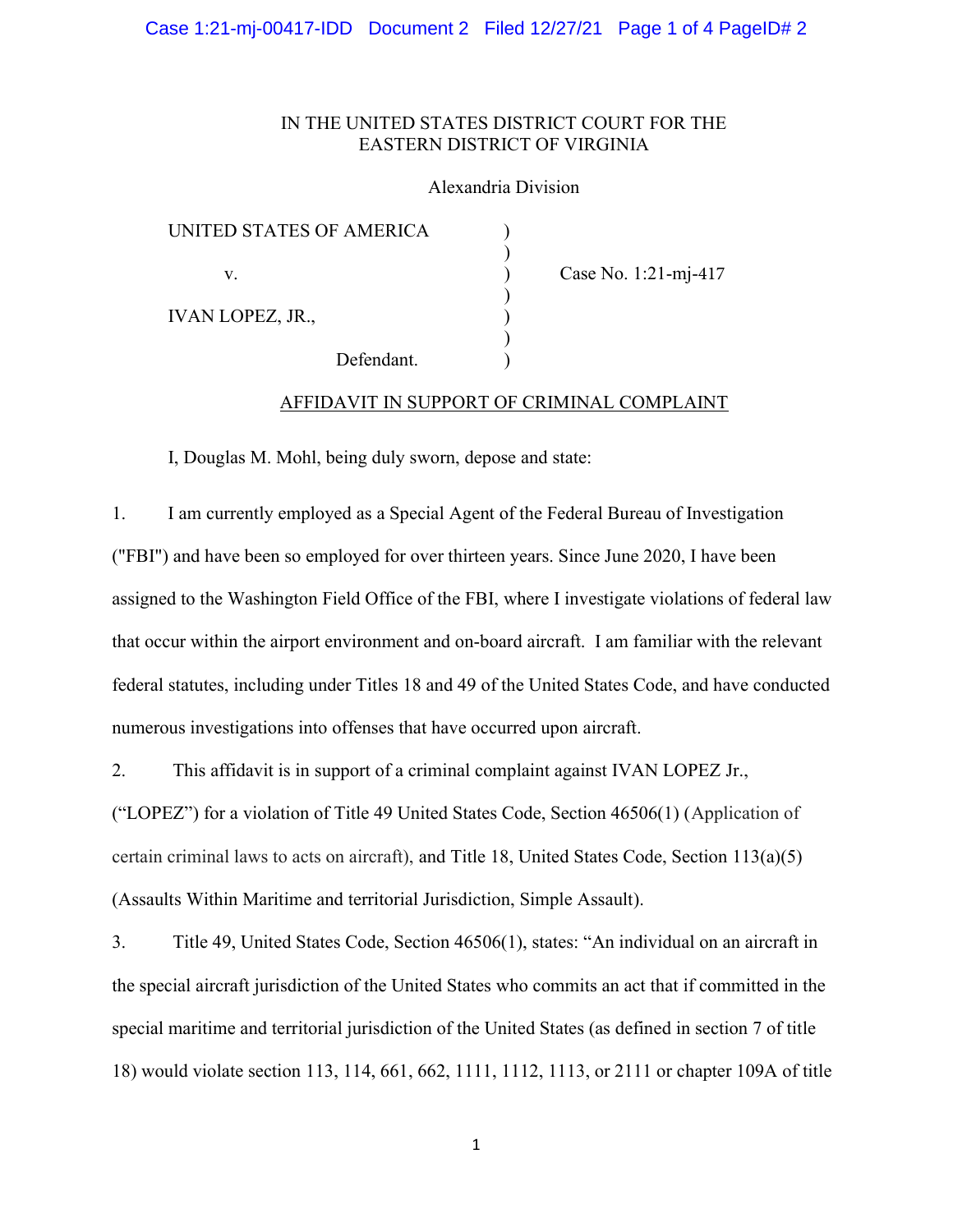#### Case 1:21-mj-00417-IDD Document 2 Filed 12/27/21 Page 2 of 4 PageID# 3

18, shall be fined under title 18, imprisoned under that section or chapter, or both." Title 18, United States Code, Section 113(a)(5), states, in relevant part: "Whoever, within the special maritime and territorial jurisdiction of the United States, is guilty of an assault shall be punished as follows: Simple assault, by a fine under this title or imprisonment for not more than six months, or both, or if the victim of the assault is an individual who has not attained the age of 16 years, by fine under this title or imprisonment for not more than 1 year, or both." Under Title 49, United States Code, Section 46501(2), the "'special aircraft jurisdiction of the United States' includes any of the following aircraft in flight: a civil aircraft of the United States, [a non-United States government] aircraft in the United States [and] [a non-United States government] aircraft outside the United States ... that has its scheduled destination or last place of departure in the United States, if the aircraft next lands in the United States."

4. The facts set forth in this statement of probable cause are based on my personal observations, my training and experience, and information obtained from other law enforcement officers and witnesses. This statement is intended to show that there is probable cause for the violation and does not purport to set forth all of my knowledge or investigation into this matter.

#### PROBABLE CAUSE

5. On or about December 24, 2021, Ivan LOPEZ Jr. ("LOPEZ"), was a passenger on board United Airlines Flight 1484 ("Flight 1484"), which traveled from Las Vegas McCarren International Airport ("LAS") to Washington Dulles International Airport ("IAD") which is located in the Eastern District of Virginia. Witness and victim statements, as well as flight ticket records, establish that LOPEZ was a passenger on Flight 1484. Flight 1484 was an in-flight Civil Aircraft as well as an in-flight aircraft in the United States.

2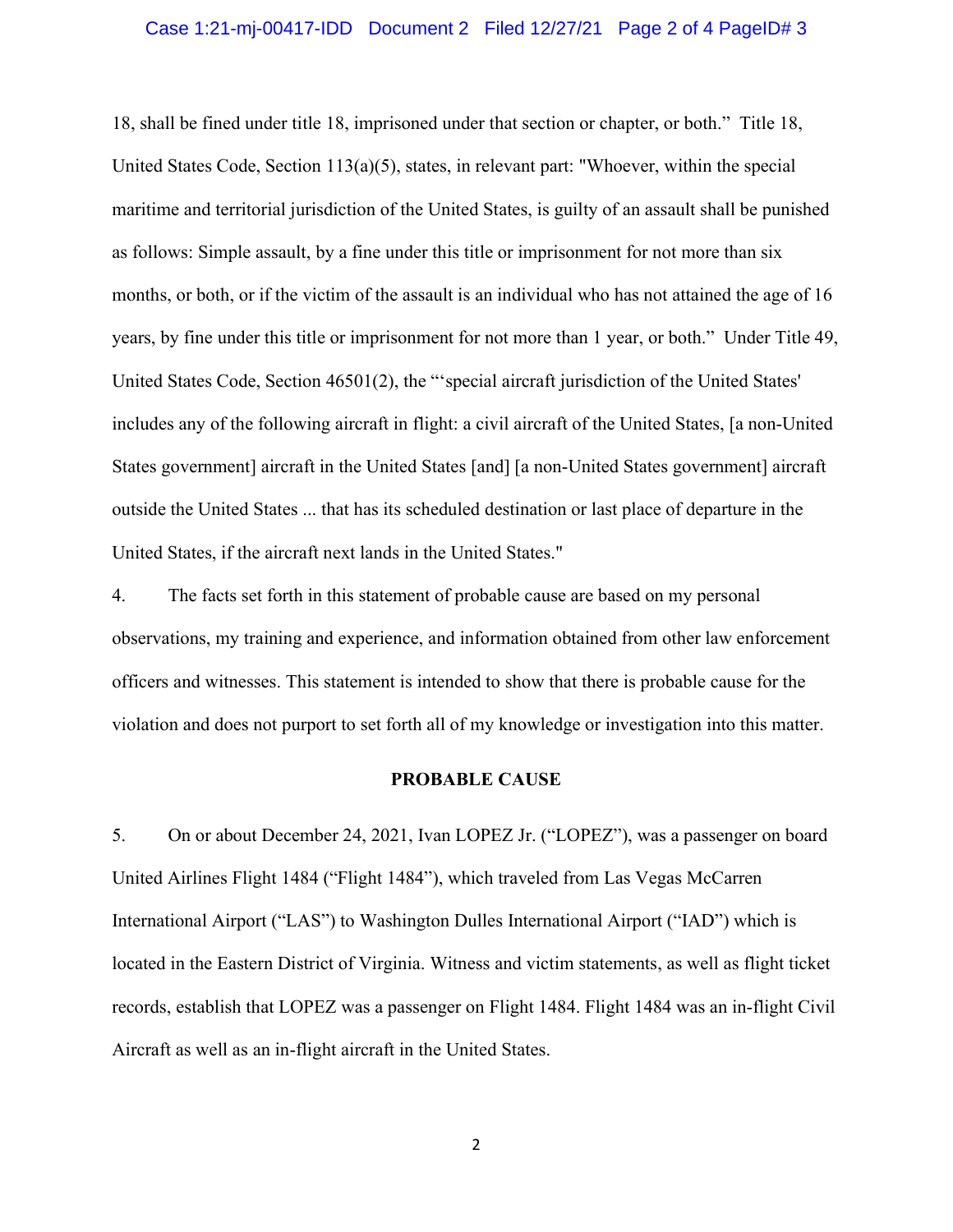#### Case 1:21-mj-00417-IDD Document 2 Filed 12/27/21 Page 3 of 4 PageID# 4

6. I was contacted in the morning of December 24, 2021, shortly after Flight 1484 landed at IAD, and opened an investigation based upon a reported complaint of a simple assault that occurred during flight.

7. On December 24, 2021, I interviewed the victim ("Victim"). Victim informed that she had been touched on her breast by LOPEZ while Flight 1484 was in flight, and that the touching was unwanted and done without her permission. During the flight, Victim was seated in her assigned seat, 12B, and LOPEZ was seated in his assigned seat, 12C. Victim fell asleep in her seat, and she was awakened by the feeling of someone rubbing up and down on her right breast, to include her right nipple. When Victim opened her eyes, she observed that LOPEZ's right hand was placed on her right breast. Victim described LOPEZ's hand motion as being "not accidental" because the touching was a repetitive motion that happened over approximately 10 seconds, and Victim further described that LOPEZ was leaning over her while touching her breast. Upon realizing what was occurring, Victim reported that she was shocked, and she yelled "get away from me." LOPEZ then jumped up from his seat and moved to the back of the aircraft.

8. On December 24, 2021, FBI SA Daniel Markley interviewed a United Airlines flight Attendant who was working on Flight 1484 ("AB"). AB stated that while in flight, LOPEZ came to the rear galley where AB was located, and LOPEZ told AB he had sexually assaulted the woman sitting next to him. LOPEZ stated to AB that he grabbed "her tits" and LOPEZ further stated that he thought he was in trouble and that he was sorry.

9. Upon being told this by LOPEZ, AB moved LOPEZ from seat 12C to seat 21C to separate LOPEZ from Victim. After being reseated, LOPEZ returned to the back galley and told AB that he was sorry and that he had a disability.

3